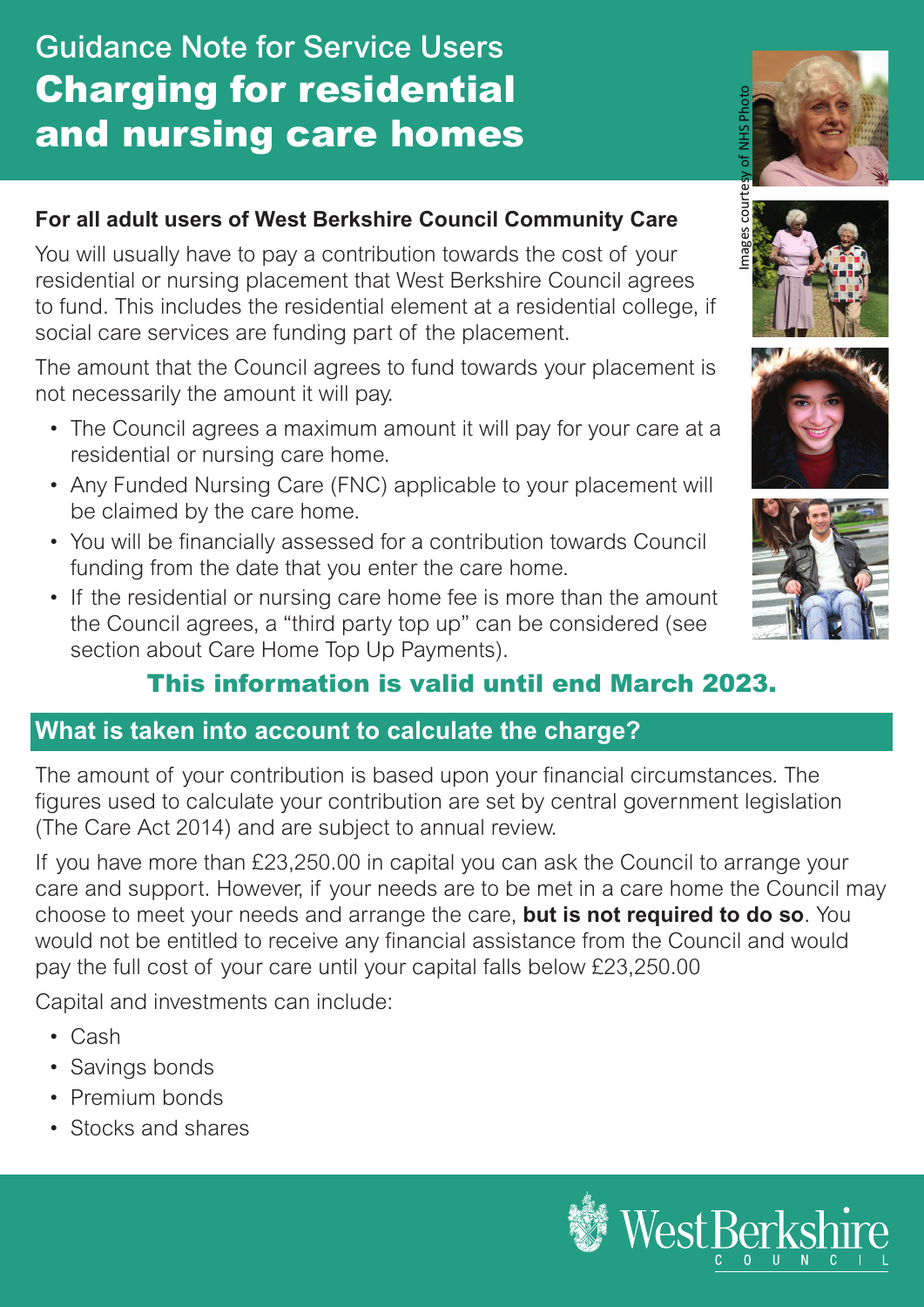- Funds held in a bank, building society or Post Office account
- The value of land or property, in some circumstances your home in the community may be disregarded.

Assets held in joint names will have an equal portion assumed to each person unless there is evidence to the contrary.

If you have less than £23,250 in savings and investments you will be financially assessed to calculate a contribution towards the cost of your placement.

- This calculation is based upon your income plus a tariff income from savings and investments (£1 income for every £250 or part £250 over £14,250).
- You will be expected to claim your full welfare benefit entitlement. You will receive advice about this as part of your financial assessment.

**The calculation will always leave you with a personal expenses allowance currently £25.65 per week.**

## **Deprivation of capital**

Transferring an asset out of your name does not necessarily mean that it will not be taken into account in a financial assessment. During the financial assessment process the Council can look for evidence of deliberate or intentional deprivation of capital. This could be for example, gifting money or transferring property or other assets.

## **What is deprivation of capital?**

The term deprivation covers a broad range of ways in which the owner of an asset might transfer it out of his or her possession. For example:

- a lump sum payment such as a gift or to pay off another person's debt
- transferring the title deeds of a property to someone else
- putting money into a trust that cannot be revoked
- converting money into another form that has to be disregarded from the financial assessment, e.g. personal possessions, investment bonds with life assurance
- reducing capital through substantial expenditure on items such as expensive holidays or extravagant living
- selling an asset for less than its true value

Deliberate deprivation occurs when an individual transfers an asset out of his or her possession to place him or herself in a better position regarding the financial assessment and reduce the charge towards his / her care and support.

In making decisions about deprivation of capital the Council will want to establish the reason for the transfer or disposal including why it was done when it was. We may want to see receipts or documentary evidence. We will look to see if the transaction took place at a time when care needs were being considered and consider if "gifts" were made historically and regularly.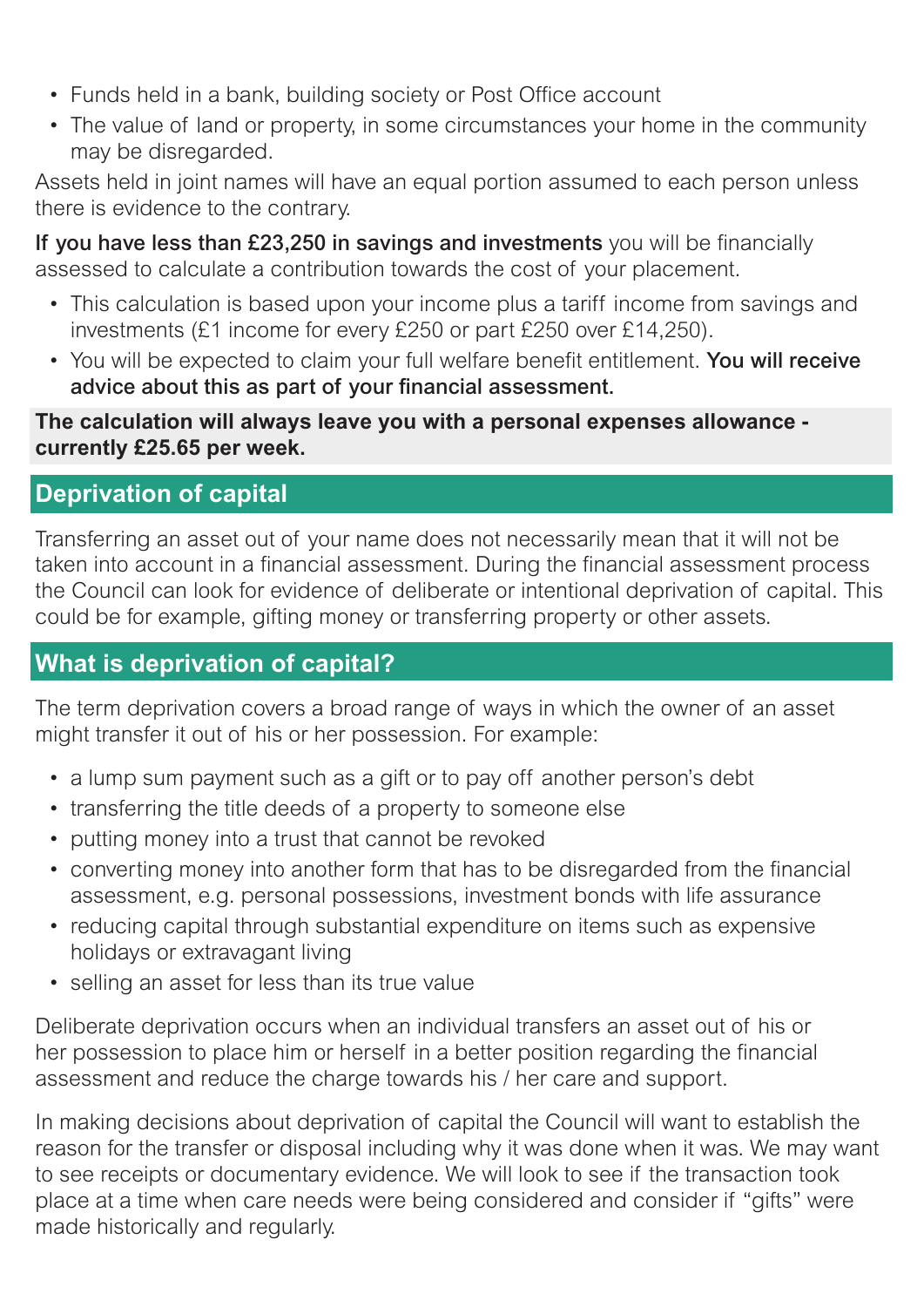Unlike other rules such as Income Tax, Capital Gains or Inheritance Tax, there is no limit to how far back the Council can consider possible deprivation if you were receiving care at the time. Similarly, tax rules surrounding gifting do not apply.

If you are found to have deliberately deprived yourself of capital you can be treated as having "notional capital" to the value of the capital that you have disposed of in your financial assessment. If the notional capital added to your actual capital comes to more than £23,250, the Council may assess you as being able to meet the full cost of your care and support.

You will be notified in writing of the outcome of your financial assessment. If you disagree with the decision the letter will give you details of how to request a review.

#### **If you receive Attendance Allowance , Personal Independence Payment (Daily Living Component) or Disability Living Allowance**

If you are in receipt of Attendance Allowance , Personal Independence Payment (Daily Living Component) or Disability Living Allowance (Care Component) when you move into residential or nursing care, it will only be payable for a maximum of 4 weeks.

You should inform the relevant unit of the Department of Works and Pensions that you have moved into residential or nursing care. Contact details for these departments can be found here: www.gov.uk/disability-benefits-helpline

If you are paying the full cost of your residential or nursing care, these benefits can remain in payment.

## **What if you own your property?**

If you own the property in which you have been living, the value will be disregarded during your trial period and for the first twelve weeks following the date that you are considered to be a permanent resident.

- During this time there will be an assessed charge based upon your income, savings and investments. If the property is sold during the disregard period, the proceeds will be taken into account immediately.
- After the disregard period, the value of your property may be taken into account. However, in certain circumstances it will continue to be disregarded - for example, if your spouse or partner resides in the property.

If after the 12 week disregard period we have to take the value of your property into account, you will be assessed to pay the full cost of your placement from this date.

If you have chosen not to sell your property at this time, special arrangements can be made to defer immediate payment of part of the full cost using your property as security (see Deferred Payments Agreement Guidance Notes).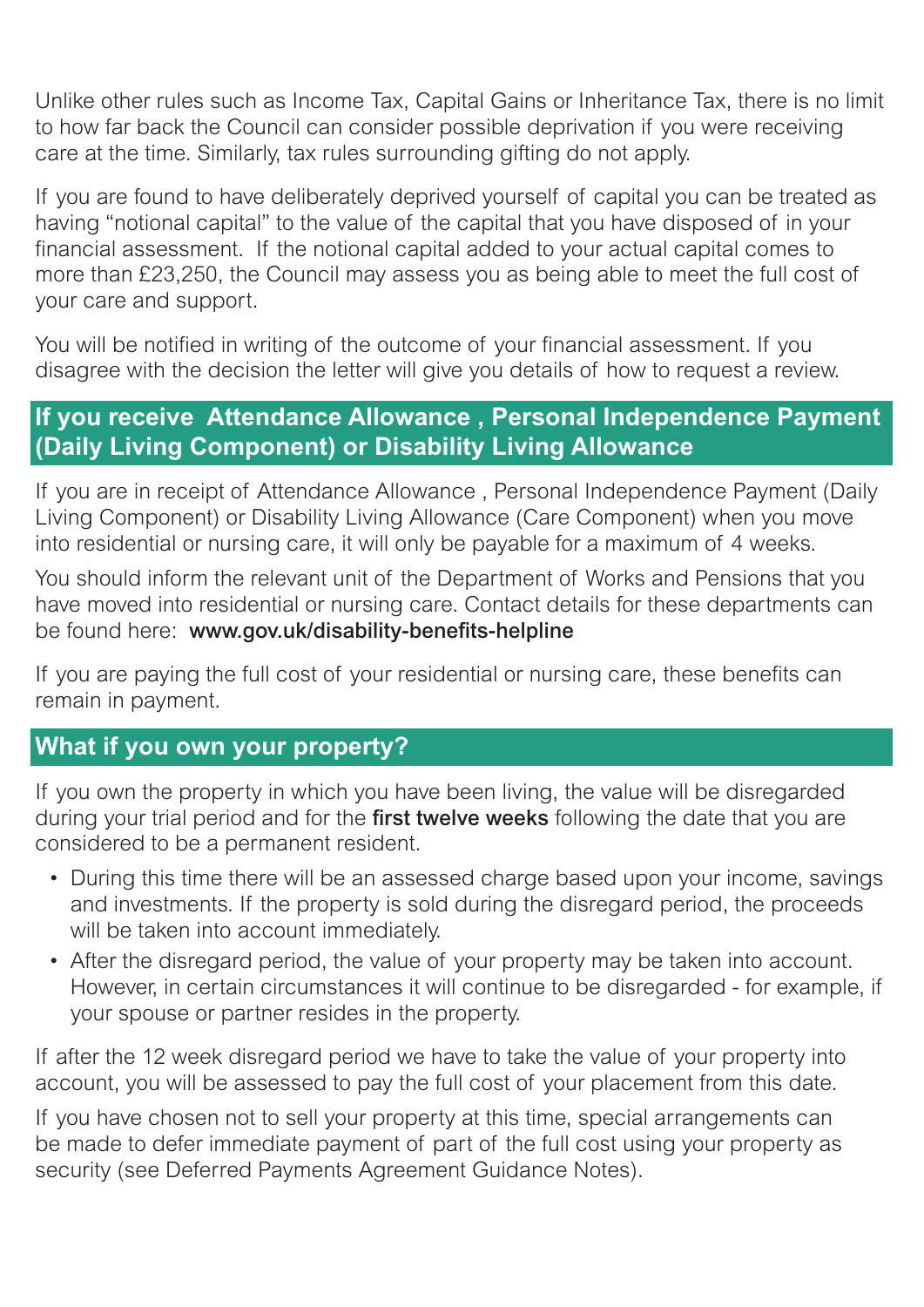In these circumstances you will be assessed to continue pay part of the cost of your placement. The difference between what you are assessed to pay and the full cost of your placement will accumulate against the property until it is sold. A separate invoice of the accumulated charge against your property will be issued for your information.

#### **The Financial Assessment & Charging Team is available to discuss any queries around property ownership. Please contact them on Tel: 01635 551111**

## **What if you don't want to disclose your financial details?**

If you do not want to undergo a full financial assessment but nonetheless want to access Council support to meet your care needs, the Council must be satisfied on the basis of evidence that you can afford and continue to afford, any charges due. You will be required to complete a financial assessment form and provide sufficient information and evidence as required above. This is called a light-touch financial assessment.

It is to your advantage to fully disclose your financial information to ensure that you are charged correctly and for the Assessment Officer to provide advice about benefit entitlement.

#### **Who does the financial assessment?**

The Council's Financial Assessment and Charging Officers carry out the assessment. Your care manager will arrange for an officer to contact you. The officer will be able to offer advice about how the benefits or pensions that you receive are affected by a move into a care home.

#### **The financial assessment**

This is how we carry out an assessment and calculate the charge:

- We will ask for details of all of your income and savings. Income that is paid to a partner that is based on your joint financial circumstances (for example Pension Credit, Universal Credit, or Income based Jobseekers Allowance or Employment Support Allowance) must be declared.
- Deductions will be made to cover the running costs of your home in the community until your placement in a care home becomes permanent.
- The calculation will always leave you with a personal expense allowance currently £25.65 per week.
- You will be asked to provide evidence to support all the information used in your financial assessment.
- Your income will continue to be paid directly to you and you will receive an invoice to pay your assessed contribution.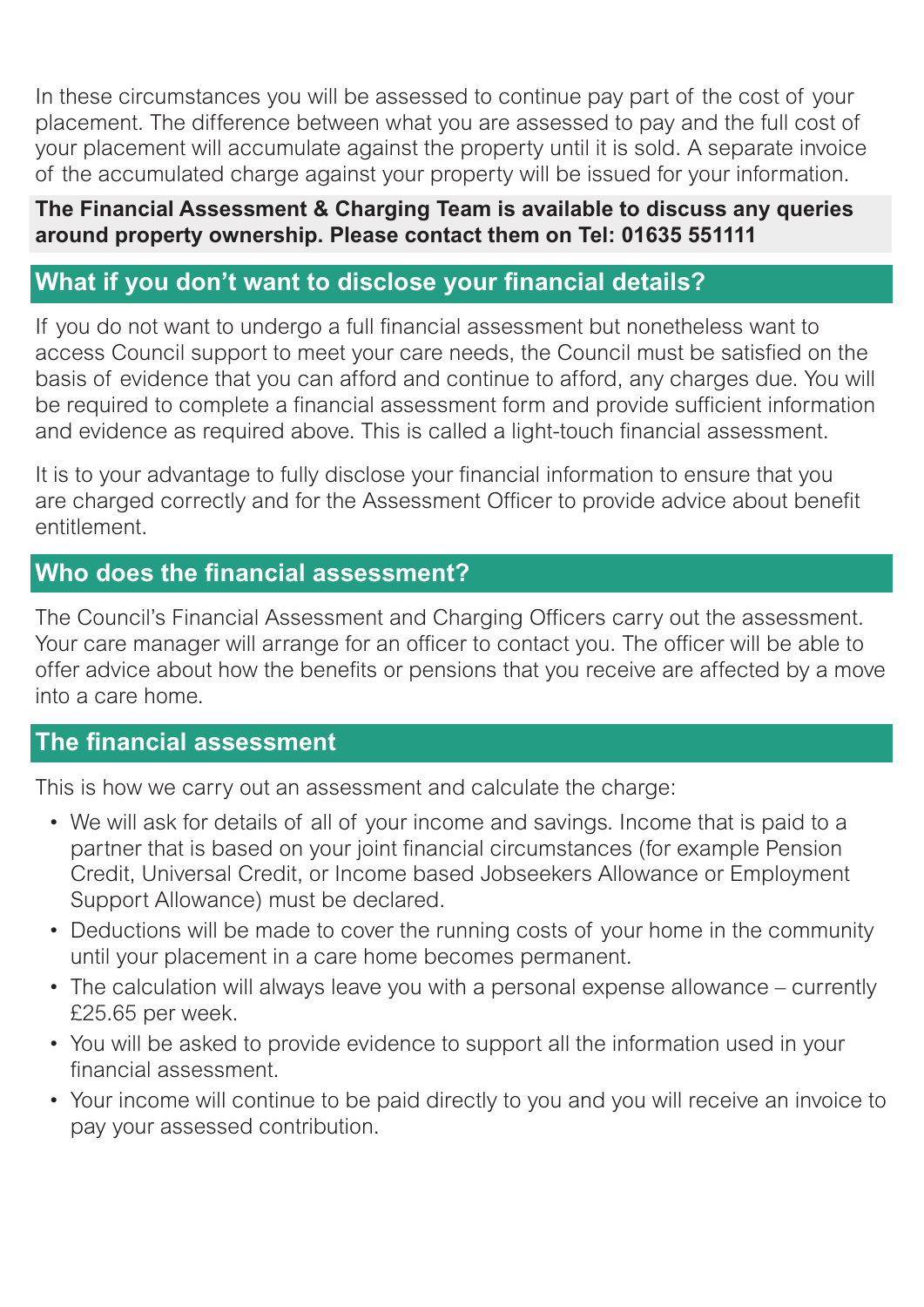## **Care Home Top Up Payments**

When developing your support plan we will calculate a rate, called your agreed personal budget, with which we can provide accommodation to meet your needs.

If you want to choose an alternative placement that is more expensive than the one we have identified, someone must be willing and able to pay the difference between the care home fee and the amount in your personal budget for the likely duration of your stay. This is called a 'top up payment'.

Your income and capital cannot normally be used to pay the top up payment.

If you have requested funding from the Council for your care home placement you should not enter into any private agreement about additional payments for care.

The contract for the placement will be held by the Council and all fee negotiations must be between the Council and the care home.

The Council has a separate information leaflet about Care Home Top Up Payments

#### **When are charges reviewed?**

We will revise your financial assessment in April each year in line with the increases in benefits and pensions that occur at that time.

In addition to this you will be contacted every year to ensure that your charge is still correct.

All changes in the financial information used in an assessment must be notified to the

Financial Assessment & Charging Team as soon as they occur as they may affect the amount that you have been assessed to pay.

This includes increases/decreases in income and/or benefits and pensions or capital, changes in expenses and in the way that capital or investments are held.

If you need more details about charging, please contact the **Financial Assessment & Charging Team** on **Tel: 01635 551111.**

#### **Invoices**

Invoices will be issued four-weekly in arrears and you will receive thirteen invoices a year. The reverse of the invoice will include instructions on how to pay.

Please note you will be charged your assessed contribution whilst in hospital if your bed is retained for you at the care home.

It is possible to pay by standing order and the Financial Assessment and Charging Officer will be able to arrange this for you.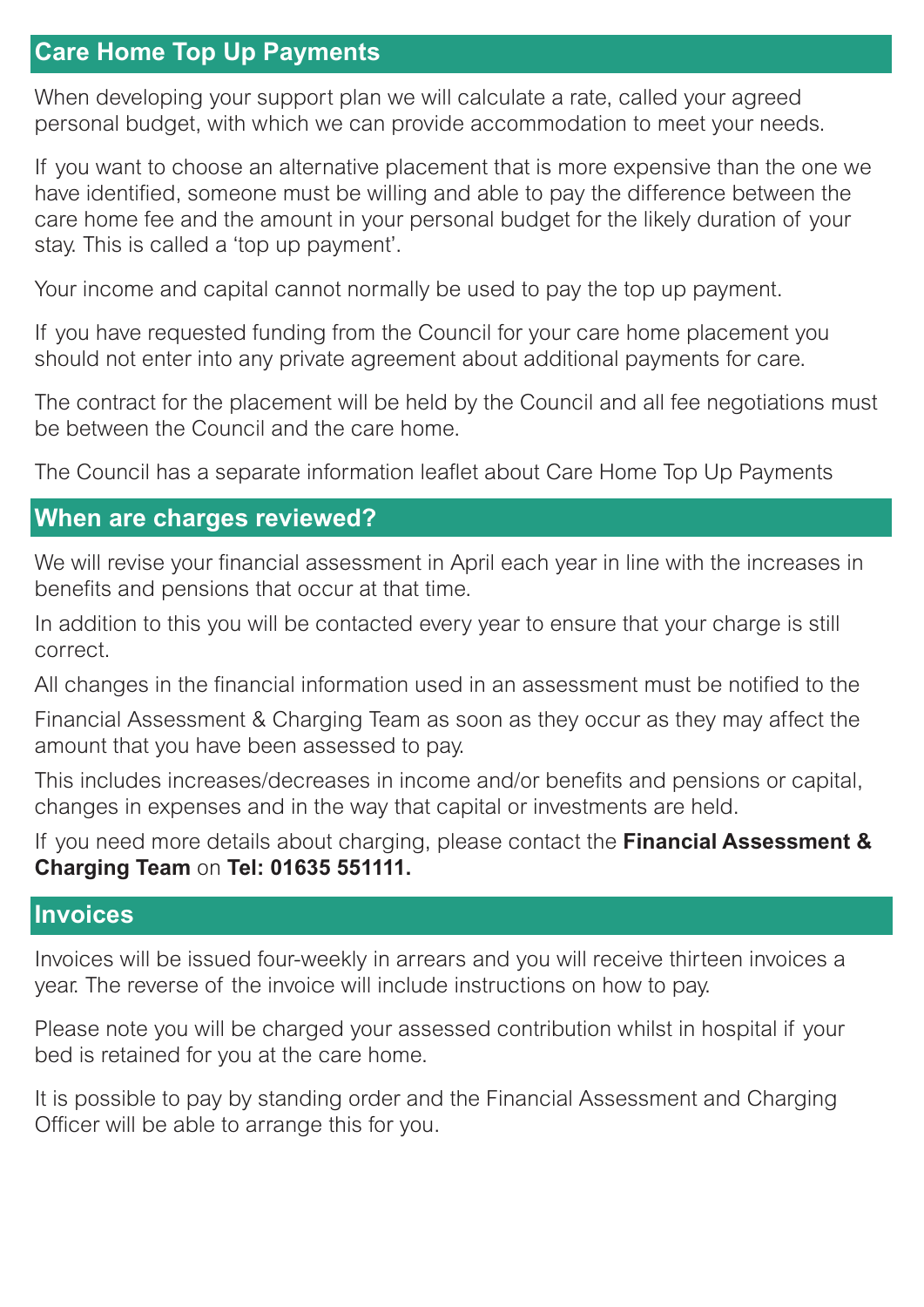## **Self Funders**

You are classed as a self funder if:

- you have contracted directly with a care home without any involvement from West Berkshire Council and you pay the full cost of your care.
- your care needs have been assessed but you are not currently eligible for adult social care services.
- If you are self funding in a care home and your capital is approaching the upper capital threshold, currently £23,250 you will need to contact the Council to request a Care And Support Needs Assessment to see if you are eligible for funding assistance. We suggest you contact us 3 months before your capital reaches the upper capital threshold to allow time for these assessments to be completed by telephoning the Community Care Helpline on Tel: 01635 503050.

A needs assessment will be carried out to see if your needs are best met in a care home. If we think they are, discussions will take place with your care home to see if they can accept the price the Council is prepared to pay to meet your relevant level of need. If not, and your preference is to remain in the care home, you may be able to stay in the home if there is a relative, friend or charity willing to pay the extra cost (Third Party Top Up). The Care Home Top Up Payments leaflet provides further information. If neither of these options are available, we may arrange for you to move to an alternative care home.

If you are self funding in a care home and own your property you may be eligible to apply for the deferred payment scheme when your available capital reaches the upper capital threshold. The Deferred Payments Guidance notes provide further information about the scheme.

A financial assessment will be carried out to calculate the date your capital will reduce below the upper capital threshold if it has not already done so. We call this assessment a Capital Depleter assessment. The assessment will also determine the amount you will be asked to contribute towards your care if you are eligible for funding assistance.

Once it has been agreed you are eligible for assistance towards the funding of your care we will pick up the funding from the date you contacted us (assuming it has been verified your capital was below the threshold at this point) or the date your capital was below the threshold (if this was after the date you contacted us).

#### **Where you can get independent advice**

If you need further guidance concerning local authority charging for residential and nursing care, independent advice can be obtained from:

- Citizens Advice Bureau
- charities for older people
- solicitors and financial advisors

Details of such agencies and organisations are available from West Berkshire Council's **Adult Social Care Helpline** on **Tel: 01635 503050.**